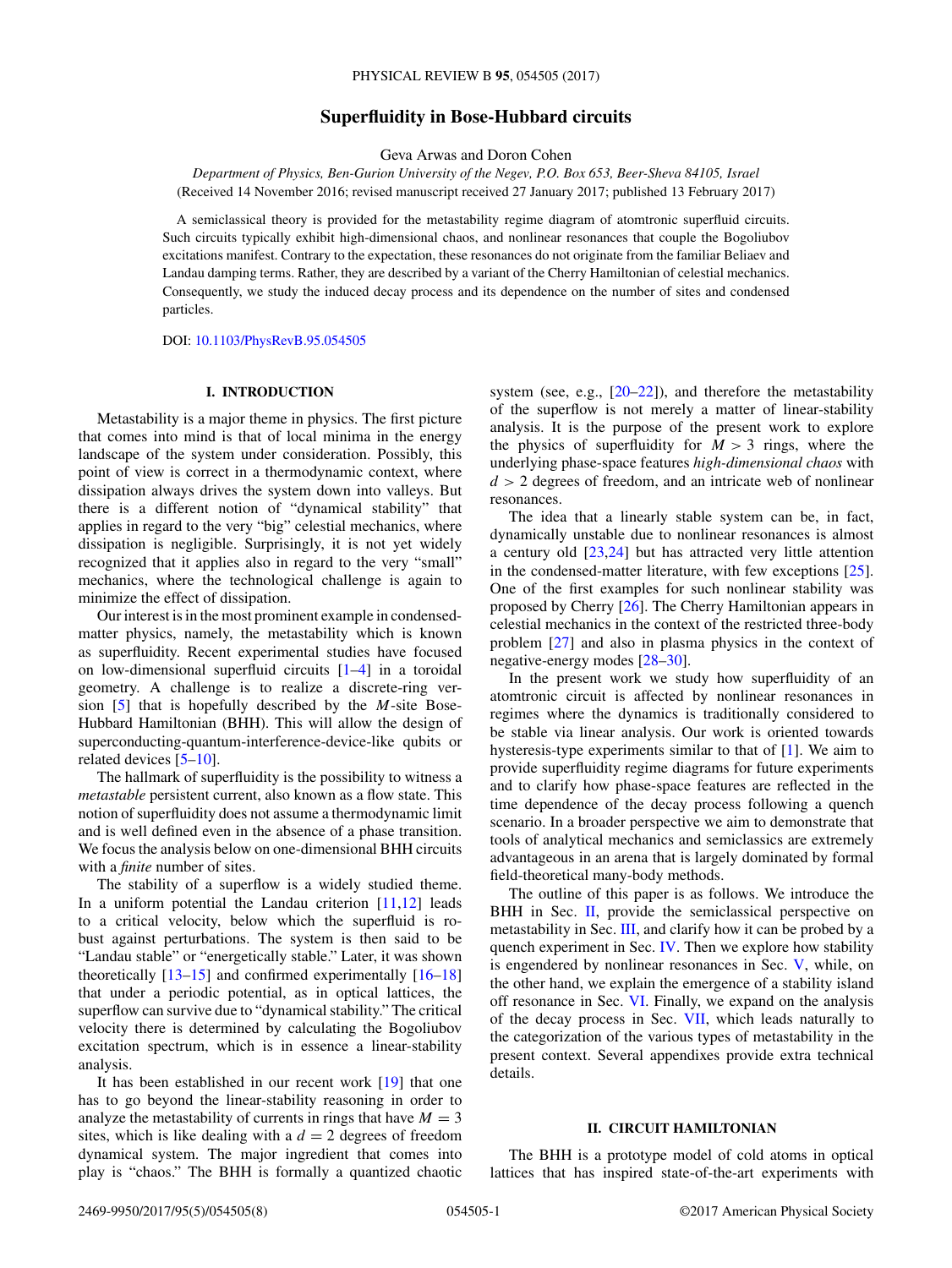<span id="page-1-0"></span>condensed particles [\[31,32\]](#page-7-0). For *M* sites, in a ring geometry

$$
\mathcal{H} = \sum_{j=1}^{M} \left[ \frac{U}{2} \boldsymbol{a}_{j}^{\dagger} \boldsymbol{a}_{j}^{\dagger} \boldsymbol{a}_{j} \boldsymbol{a}_{j} - \frac{K}{2} (e^{i(\Phi/M)} \boldsymbol{a}_{j+1}^{\dagger} \boldsymbol{a}_{j} + \text{H.c.}) \right], \quad (1)
$$

where  $K$  is the hopping frequency,  $U$  is the on-site interaction, and *j* mod(*M*) labels the sites of the ring. The parameters  $a_j$ and  $a_j^{\dagger}$  are the Bosonic annihilation and creation operators, and  $n_j \equiv a_j^{\dagger} a_j$  are occupation operators. The total number of particles  $N = \sum n_j$  is a constant of motion. The so-called Sagnac phase  $\Phi$  is proportional to the rotation frequency of the device: it can be regarded as the Aharonov-Bohm flux that is associated with Coriolis field in the rotating frame [\[33,34\]](#page-7-0). Optionally, it can be realized as a geometric phase using artificial gauge fields [\[35,36\]](#page-7-0).

*Model parameters.* Equation (1) is formally like the Hamiltonian of coupled oscillators. Since the total number of particles is conserved, we have effectively  $d = M - 1$ degrees of freedom. The classical version of the BHH is obtained by defining occupation and conjugate phase variables via  $a_j = \sqrt{n_j} e^{i\varphi_j}$ . It is customary to define a scaled action variable  $I_j = n_j/N$ . The classical equations of motion are known as the discrete nonlinear Schrodinger equation (DNLS). In the continuous  $M \to \infty$  limit they are known as the Gross-Pitaevskii equation. The BHH can be described using the dimensionless parameters

$$
u = \frac{NU}{K}, \quad \hbar = \frac{1}{N}.
$$
 (2)

It should be recognized that *u* is the "classical" parameter of the model: it is the only dimensionless parameter, except *M* and  $\Phi$ , that appears in the DNLS equation.

## **III. METASTABILITY**

The semiclassical treatment, unlike the classical "meanfield" treatment, is, in principle, *exact*, provided the finite  $\hbar$  is taken correctly into account. Our main interest is in studying metastability of a prepared flow state. A coherent flow state is formed by condensing *N* bosons into a single momentum orbital, and it is represented in phase space by a Gaussian-like distribution of width  $\hbar = 1/N$  (see Appendix [A\)](#page-5-0). Such a state cannot maintain its phase coherence if  $\hbar$  is too large. Namely, if the condition  $Mu \ll N^2$  is not satisfied, one should expect a superfluid-Mott insulator transition (see, e.g., [\[37\]](#page-7-0)). Naturally, we would like to avoid this regime. Still, it should be clear that the condition  $Mu \ll N^2$  by itself is not sufficient to guarantee metastability of a prepared flow state. The actual criterion for metastability requires a more serious semiclassical analysis, where  $\hbar$  still plays an important role.

*Linear stability analysis.* The stationary orbitals of a single particle in a clean ring are the momentum states, with winding number *m* and wave number

$$
k = \frac{2\pi}{M}m.\tag{3}
$$

We can define occupation operators  $n_k$  and write the BHH Eq. (1) with  $b_k^{\dagger}$  and  $b_k$ , which create and destroy bosons in

these momentum orbitals:

$$
\mathcal{H} = \sum_{k} \epsilon_k \boldsymbol{b}_k^{\dagger} \boldsymbol{b}_k + \frac{U}{2M} \sum_{\langle k_1, k_4 \rangle} \boldsymbol{b}_{k_4}^{\dagger} \boldsymbol{b}_{k_3}^{\dagger} \boldsymbol{b}_{k_2} \boldsymbol{b}_{k_1}.
$$
 (4)

Here  $\epsilon_k = -K \cos[k - (\Phi/M)]$ , and the summation is over all the *k* values that satisfy  $k_1 + k_2 = k_3 + k_4 \mod (M)$ . Condensing *N* particles into the *m*th momentum orbital, we get the coherent flow state

$$
|m\rangle \equiv \frac{1}{\sqrt{N!}} (\boldsymbol{b}_{k_m}^\dagger)^N |0\rangle.
$$
 (5)

In the vicinity of this flow state one can perform a Bogoliubov approximation (see Appendix  $B$ ). Consequently, the quadratic part of the Hamiltonian takes the form

$$
\mathcal{H}_0 = \sum_q \omega_q c_q^{\dagger} c_q \equiv \sum_q \omega_q \tilde{n}_q,\tag{6}
$$

where  $\tilde{n}_q$  are the occupation operators of the Bogoliubov quasiparticles, with creation operators  $c_q^{\dagger}$ , such that  $\bm{b}_q^{\intercal} = u_q \bm{c}_q^{\intercal} + v_q \bm{c}_{-q}^{\intercal}$ , where

$$
q = \frac{2\pi}{M}\ell, \quad \ell = \text{integer} \neq 0, \quad -\frac{M}{2} < \ell \leq \frac{M}{2}.\tag{7}
$$

The coefficients of the transformation  $u_q$ ,  $v_q$  and the Bogoliubov frequencies  $\omega_q$  are expressed as a function of the model parameters  $(M, \Phi, u)$  (see Appendix [B](#page-5-0) for details).

In Fig. [1](#page-2-0) we present the implied stability diagram of the flow states. The horizontal axis is the unfolded phase

$$
\phi = \Phi - 2\pi m,\tag{8}
$$

which allows us to address the stability of all the flow states in one extended diagram. Note that *φ* corresponds to the Bloch quasimomentum  $\phi/M$  in the analogous optical lattice problem [\[14\]](#page-6-0). Yellow indicates Landau stability regions where all the Bogoliubov frequencies are *real* and have the same sign, implying that the flow state resides in an energetically stable island. Gray indicates linear instability regions where some of the *ωq* acquire an imaginary part, implying instability. We are left with an intermediate region that is conventionally regarded as dynamically stable [\[14\]](#page-6-0). But this linear stability is, in fact, *fragile* and endangered by the nonlinear terms of the Hamiltonian.

#### **IV. THE QUENCH SCENARIO**

We turn to test numerically whether a prepared coherent flow state is metastable or not. In a sense we simulate a hysteresis-type experiment, similar to that of [\[1\]](#page-6-0). In the laboratory, the experimental protocol for a single run goes as follows: The first step sets the initial winding number using rotation frequency that corresponds to a Sagnac phase  $\Phi_0$ , such that a Landau-stable flow state is prepared. Then an instantaneous change of the rotation frequency is performed, and the Sagnac phase becomes  $\Phi$ . After a waiting time *t* the BEC is released from the trap and imaged; consequently, the final winding number is measured.

The quantum simulation of such a quench scenario for the BHH ring is generated using a very efficient Leja interpolation procedure [\[38\]](#page-7-0) that allows us to handle a Hilbert space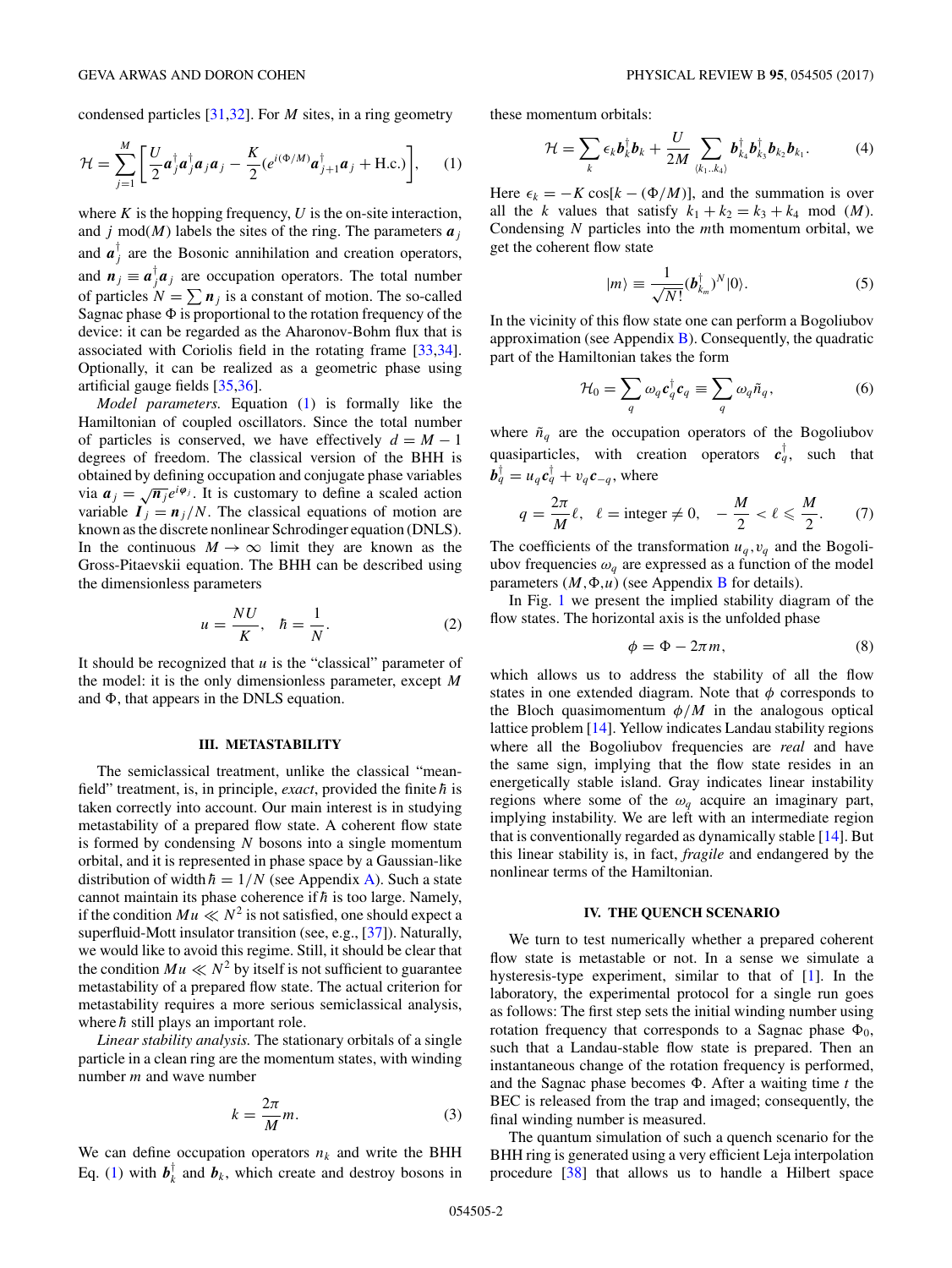<span id="page-2-0"></span>

FIG. 1. The superfluidity regime diagram. The panels are for rings with  $M = 4,5,10$  sites. Yellow and gray indicate the Landau-stability and linear-instability regions. Nonlinear resonances of the  $V^A$  and  $V^B$  types are indicted by red and gray lines, respectively. The explicit expression for the red resonance in (a) is Eq. [\(14\)](#page-3-0). The additional thin red lines in(b) and (c) are fourth-order resonances. The green squares mark regions of interest that will be explored in Fig. 2. For the sake of generality we consider both positive and negative values of *u*.

dimension up to  $\sim 10^5$ . In the Landau stability regions we indeed observe perfect metastability, while in the linear unstable regime we observe exponential escape dynamics. In the latter case, the momentum orbital, where the bosons are initially condensed, is gradually depleted, while the occupation of the initially empty orbitals grows as  $exp(t/\tau)$ , where  $\tau$  is a constant that is related to the imaginary part of the Bogoliubov frequencies.

We define the "survival" as the normalized occupation of the condensate, as deduced from inspecting the long-time dependence. In Fig. 2 we show how the survival of the condensate depends on  $\Phi$  for representative values of  $u$ . Focusing on the intermediate regime, where the Bogoliubov analysis implies dynamical stability, we make the following observations: (1) The dependence of the stability on  $\Phi$  is nonmonotonic, meaning that one can resolve dips in this dependence if *u* is small. (2) Even in the center of a dip the stability is better than what could be expected when compared with the linear unstable regime. (3) These dips broaden and merge as *u* becomes larger. Below we provide an analytical explanation for the above observations.

#### **V. NONLINEAR RESONANCES**

Including nonlinear terms, the BHH after the Bogoliubov transformation takes the form

$$
\mathcal{H} = \sum_{q} \omega_{q} c_{q}^{\dagger} c_{q} + \frac{\sqrt{N} U}{M} \sum_{\langle q_{1}, q_{2} \rangle} \left[ V_{q_{1}, q_{2}}^{A} + V_{q_{1}, q_{2}}^{B} \right], \quad (9)
$$

where the summation is without repeating permutations. Above we have omitted the fourth-order terms (see Appendix  $\bf{C}$ ) and kept only the third-order terms:

$$
V_{q_1,q_2}^A = A_{q_1,q_2}[\mathbf{c}_{-q_1-q_2}\mathbf{c}_{q_2}\mathbf{c}_{q_1} + \text{H.c.}],
$$
 (10)

$$
V_{q_1,q_2}^B = B_{q_1,q_2} [c_{q_1+q_2}^{\dagger} c_{q_2} c_{q_1} + \text{H.c.}]. \tag{11}
$$

The coefficients A and B are functions of  $(u, \Phi, M)$  and can be calculated explicitly (see Appendix [C\)](#page-5-0). The terms in  $V^B$ are the so-called Beliaev and Landau damping terms [\[39–41\]](#page-7-0) (see also  $[21]$ ), while the  $V^A$  terms are usually ignored.



FIG. 2. The survival of a prepared coherent flow state. Quantum simulations are carried out in the region of interest, which has been indicted by a green square in Fig. 1. In each run all the particles are condensed initially in the same momentum orbital. The "survival" (see text) is plotted as a function of  $\Phi$  for different *u* values. The constant *u* slices are indicated in the insets by the color-coded horizontal lines. The systematic shift of the dips and their broadening reflect the *u* dependence of the nonlinear resonances. (a) and (b) are for four-site and five-site rings, respectively.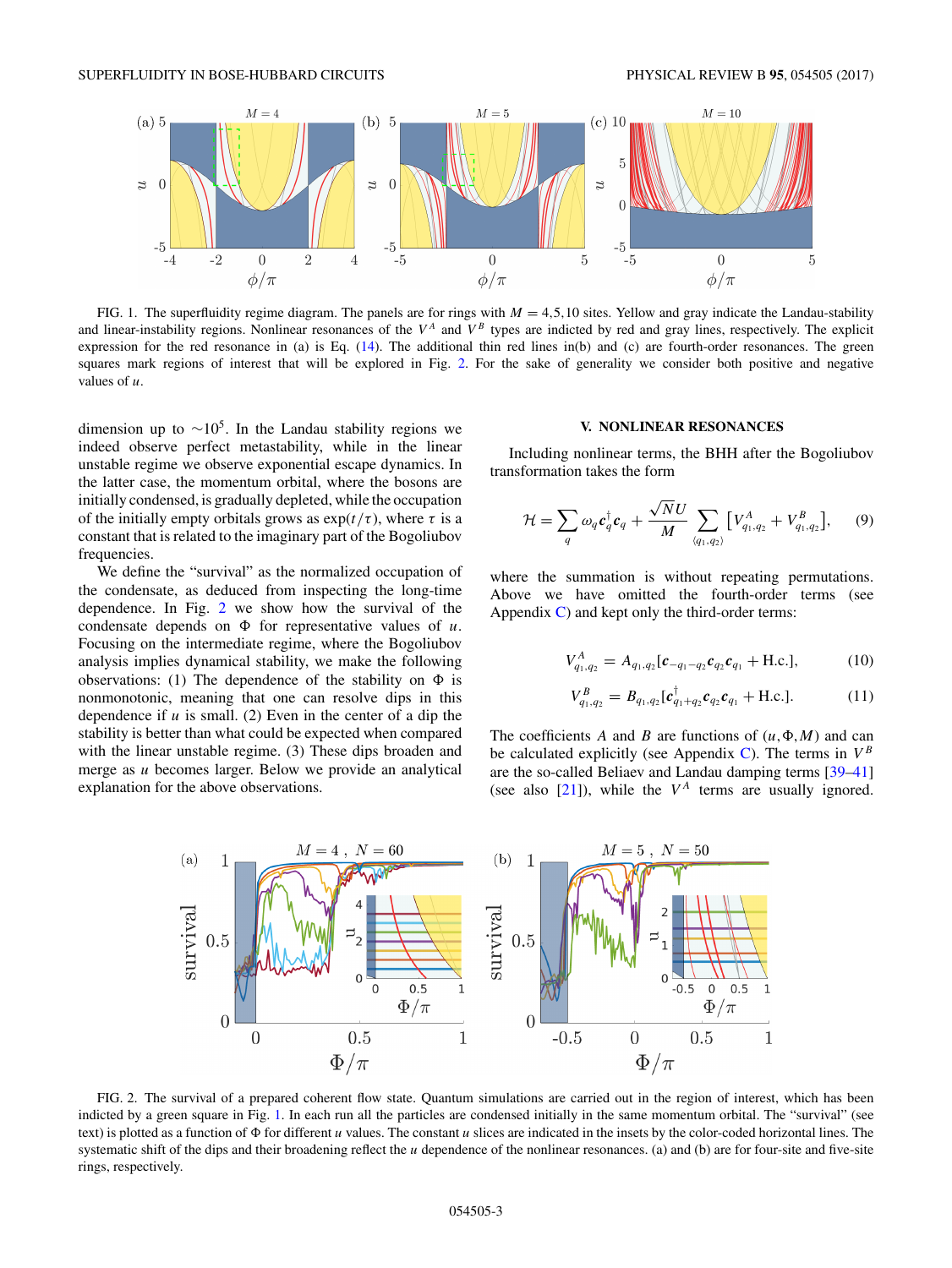<span id="page-3-0"></span>These terms can create resonance between the Bogoliubov frequencies. The resonance conditions are

$$
\omega_{q_1} + \omega_{q_2} + \omega_{-q_1 - q_2} = 0 \quad \text{for } V^A,
$$
 (12)

$$
\omega_{q_1} + \omega_{q_2} - \omega_{q_1 + q_2} = 0 \quad \text{for } V^B. \tag{13}
$$

We indicate these resonances in the diagrams of Fig. [1](#page-2-0) using red and gray lines, respectively. We realize in Fig. [2](#page-2-0) that the  $V<sup>A</sup>$  resonances provide an explanation for the position of the dips: as *u* is increased, their center is shifted, in agreement with the diagram in Fig. [1.](#page-2-0) Below we shall use an action-angle variable representation to explain the effect of the resonances (see Appendix [D\)](#page-6-0).

*Proliferation of resonances.* The  $V^A$  terms do not endanger a Landau-stable flow state: in the energetically stable regime all the frequencies  $\omega_q$  have the same sign, so the resonance condition of the  $V^A$  terms cannot be satisfied (no red lines in the yellow regions of Fig. [1\)](#page-2-0). As for the  $V^B$  terms, they are important if one is interested in the decay of a cloud of excitations that is released above a Landau-stable ground state [\[39\]](#page-7-0). *In contrast to that*, we establish below that the stability of the flow states outside of the Landau stability regime is mainly endangered by the  $V^A$  terms, while in Appendix  $E$  we prove that the  $V^B$  terms are not effective there.

For the  $M=4$  device we realize that there is a single (red) resonance that is dominating [see Fig.  $1(a)$ ]. It is the 1:2 resonance which involves  $q_1 = q_2 = q$ , such that Eq. (12) becomes  $2\omega_q + \omega_{-2q} = 0$ . For the  $m = 1$  flow state we set  $q = 2\pi/4$  and use Eq. [\(B2\)](#page-5-0), leading to

$$
u = 4 \cot\left(\frac{\Phi}{4}\right) \left[3 \cos\left(\frac{\Phi}{4}\right) - \sqrt{6 + 2 \cos\left(\frac{\Phi}{2}\right)}\right].
$$
 (14)

For larger rings more resonances appear [see Figs. [1\(b\)](#page-2-0) and  $1(c)$ . In the  $M \to \infty$  limit these resonances form a dense set but are apparently of measure zero because we know that that the nondiscrete ring limit is integrable [\[42\]](#page-7-0).

#### **VI. SECULAR APPROXIMATION**

Keeping only the resonant term in the Hamiltonian, we can analyze, for example, the effect of the dominating 1:2 resonance of Eq. (14) (a similar analysis applies to any resonance in an  $M > 4$  ring). This resonance couples the  $\omega_q$ mode with the  $\omega_{-2q} \equiv 2\omega$  mode. We define the detuning as  $\nu \equiv 2\omega_q + \omega_{-2q}$ . In action-angle variables (see Appendix [D\)](#page-6-0), we end up with the Hamiltonian

$$
H_q = \omega J + vI + \mu I \sqrt{(J/2) + I} \cos(\varphi), \tag{15}
$$

where *I* is the normalized quasiparticle occupation  $\tilde{n}_q$  and  $\varphi$  is the conjugate phase, while *J* is a constant of motion. The interaction parameter is  $\mu = 4|(NU/M)A|$ . The  $\nu = 0$ version of Eq. (15) is the so-called Cherry Hamiltonian of celestial mechanics [\[26\]](#page-7-0).

*The stability island.* Inspecting the phase space of the Hamiltonian  $(15)$  for a given *J*, we realize that the *I* motion near the origin is bounded provided the detuning |*ν*| is large compared with  $\mu\sqrt{|J|}$  (see Appendix [F\)](#page-6-0). This is demonstrated in Fig.  $3(c)$ . From that we deduce that there is a stability island *I, J* <  $R_S$  of radius  $R_S \sim (v/\mu)^2$ . A coherent flow state is represented in phase space by a Gaussian-like distribution of radius  $1/N$  that is centered around  $I = J = 0$ . Accordingly, such preparation becomes stable if *N* is large enough; otherwise, it decays. Consequently, one deduces that the width of the instability region is determined by the condition

$$
|\nu| < A \left(\frac{1}{N}\right)^{1/2} \frac{u}{M} K. \tag{16}
$$

This condition, via Eq. [\(B2\)](#page-5-0), provides a finite width for the resonance lines in Fig. [2.](#page-2-0)

The existence of a stability island should be reflected not only in the *N* dependence of the stability diagram but also in the quench scenario itself. If the model parameters are tuned such that  $v = 0$  we expect no stability; hence the survival of particles in the condensate should become *independent* of *N*. But for finite detuning, the survival should become larger if  $N$  is larger: for smaller  $\hbar$  a larger fraction of the Gaussian cloud is contained within the stability island.



FIG. 3. The *N* dependence of the decay process. Initially, all the particles are condensed in the same momentum orbital. (a) and (b) display the normalized occupation of the condensate as a function of time. The red lines are quantum simulations for  $N = 120$  particles, while the other lines (blue to gray) are based on semiclassical simulations for  $N = 120,500,1000,2000,4000$  particles. The interaction strength is  $u = 2.5$ . (a) relates to  $\Phi \approx 0.27\pi$ , for which the detuning is  $\nu = 0$ , while (b) relates to  $\Phi = 0.25\pi$ . In the latter case we observe that the survival becomes *N* dependent. This reflects the existence of a stability island, as illustrated in (c), which is a phase-space portrait of Eq. (15): the radial coordinate is  $I \in [0, 2.5]$ , the polar angle is  $\varphi$ , and the parameters are  $\nu = 2$ ,  $\mu = 1$ , and  $J = 1$ .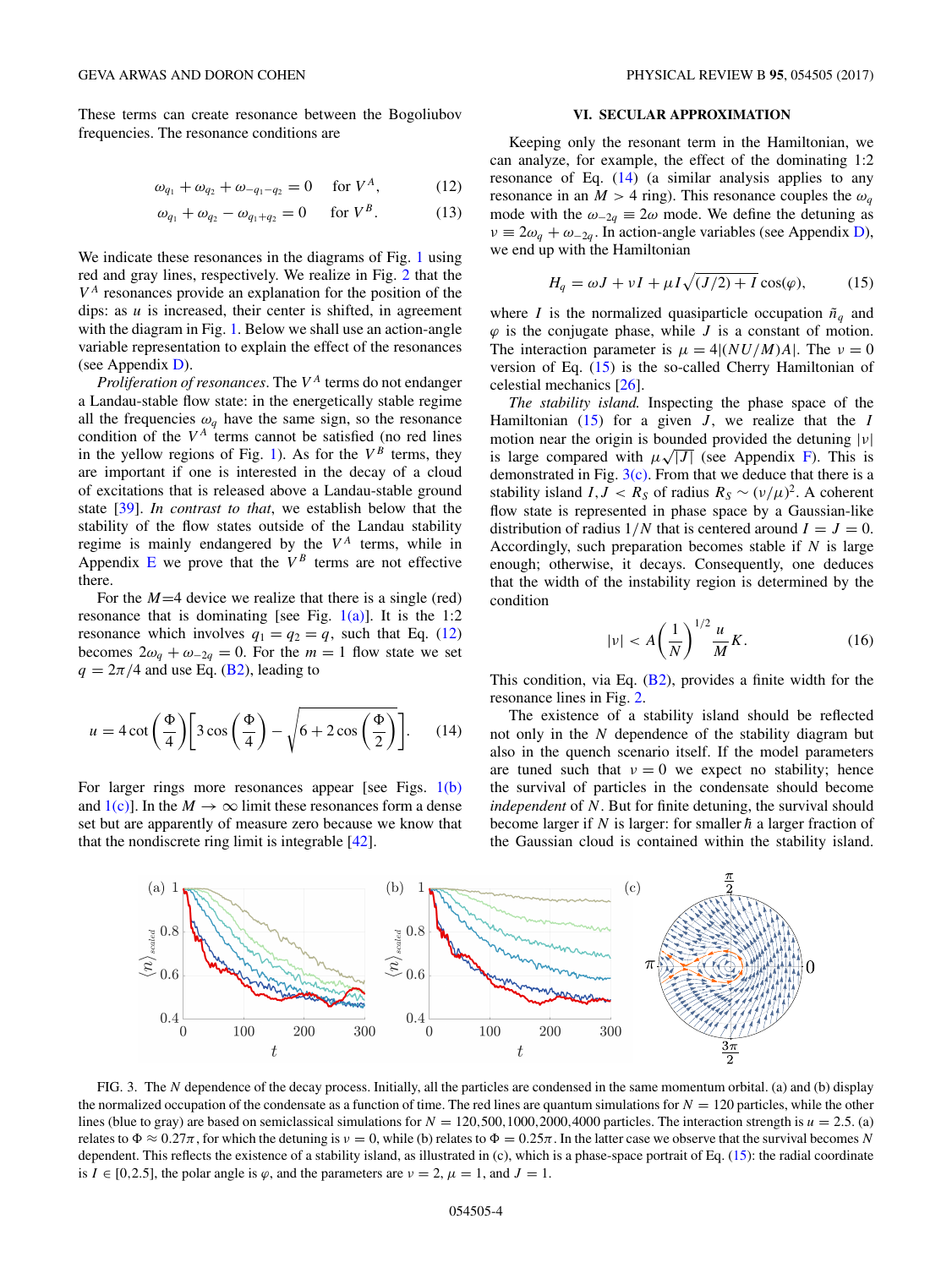<span id="page-4-0"></span>Using a quantum simulation it is not possible to confirm this prediction because present-day computing power cannot handle much more than 100 particles due to the exponential *N* dependence of the Hilbert space dimension. Nevertheless, we are able to reconstruct the quantum simulations using a semiclassical procedure. Namely, we propagate a cloud of trajectories in phase space. Larger *N* means a smaller cloud. In Figs.  $3(a)$  and  $3(b)$  we establish that the existence of a stability island can be detected via a quench experiment. In such an experiment the final occupation  $\langle n_k \rangle$  of the flow-state momentum orbital can be determined by a time-of-flight measurement, where *t* is the waiting time after the quench. The *N* dependence can be used as a measure of the size of a stability island.

## **VII. DECAY AND ITS SUPPRESSION**

We can analyze the time dependence of  $\tilde{n}_q$  for trajectories that start outside of the stability island. The dynamical scenario may consist of several steps, depending on the initial conditions. Typically, it will start with either exponential

 $[\tilde{n}_q \propto \exp(t/\tau)]$  or parabolic  $[\tilde{n}_q \propto (t - t_0)^2]$  time dependence. Then it crosses to hyperbolic escape:

$$
\tilde{n}_q \propto \frac{1}{(t_e - t)^2} \quad \text{for } t < t_e. \tag{17}
$$

The term *hyperbolic growth* means that the action variable *I* of Eq. [\(15\)](#page-3-0) grows towards a singularity within a finite time *te* that is determined by the initial conditions. With the exact Hamiltonian the quasiparticle occupation is, of course, bounded; hence the escape is followed by a chaotic motion, or else there might be a reinjection scenario. All these possibilities are illustrated in Fig. 4, where we plot the time dependence of the momentum occupations  $n_k$ , as well as the quasiparticle occupations  $\tilde{n}_q$ , based on exact DNLS simulations.

*Residual metastability.* We still have to explain the residual metastability that has been observed in Fig. [2.](#page-2-0) Namely, why the  $v = 0$  dips of the survival plot do not reach the same floor that is implied by the simulations in the linear unstable regime. The answer becomes clear once we look at the bottom panels of Fig. 4. In these simulations the parameters were tuned such



FIG. 4. The escape dynamics for zero detuning. Using classical simulation, we plot the time dependence of the momentum-orbital occupation  $n_k$  (red, orange, green, and yellow lines) as well as the quasiparticle occupations  $\tilde{n}_q$  (blue, magenta, and cyan lines) for a single trajectory that starts at  $n_0 \sim 1$ , while  $n_k \ll 1$  for  $k \neq 0$ . Note that the initial semiclassical cloud is composed of many such starting points that occupy a Planck cell of radius ∼ 1*/N* in phase space. The dynamical scenario may consist of several steps, depending on the initial conditions. Typically, it will start with either the (a) exponential stage or (b) the parabolic stage. Then it will cross to the hyperbolic escape of Eq. (17) that terminates at *te*, possibly followed by (a) and (b) chaotic motion, or else (c) and (d) there might be either an intermediate or recurring reinjection scenario. The simulations are for an  $M=4$  ring. In (a) and (b) the interaction is  $u = 3.84$ , while in (c) and (d) it is  $u = 2.52, 1.58$ . The respective values  $\Phi = 0.2\pi, 0.27\pi, 0.35\pi$  have been adjusted via the resonance condition [\(14\)](#page-3-0).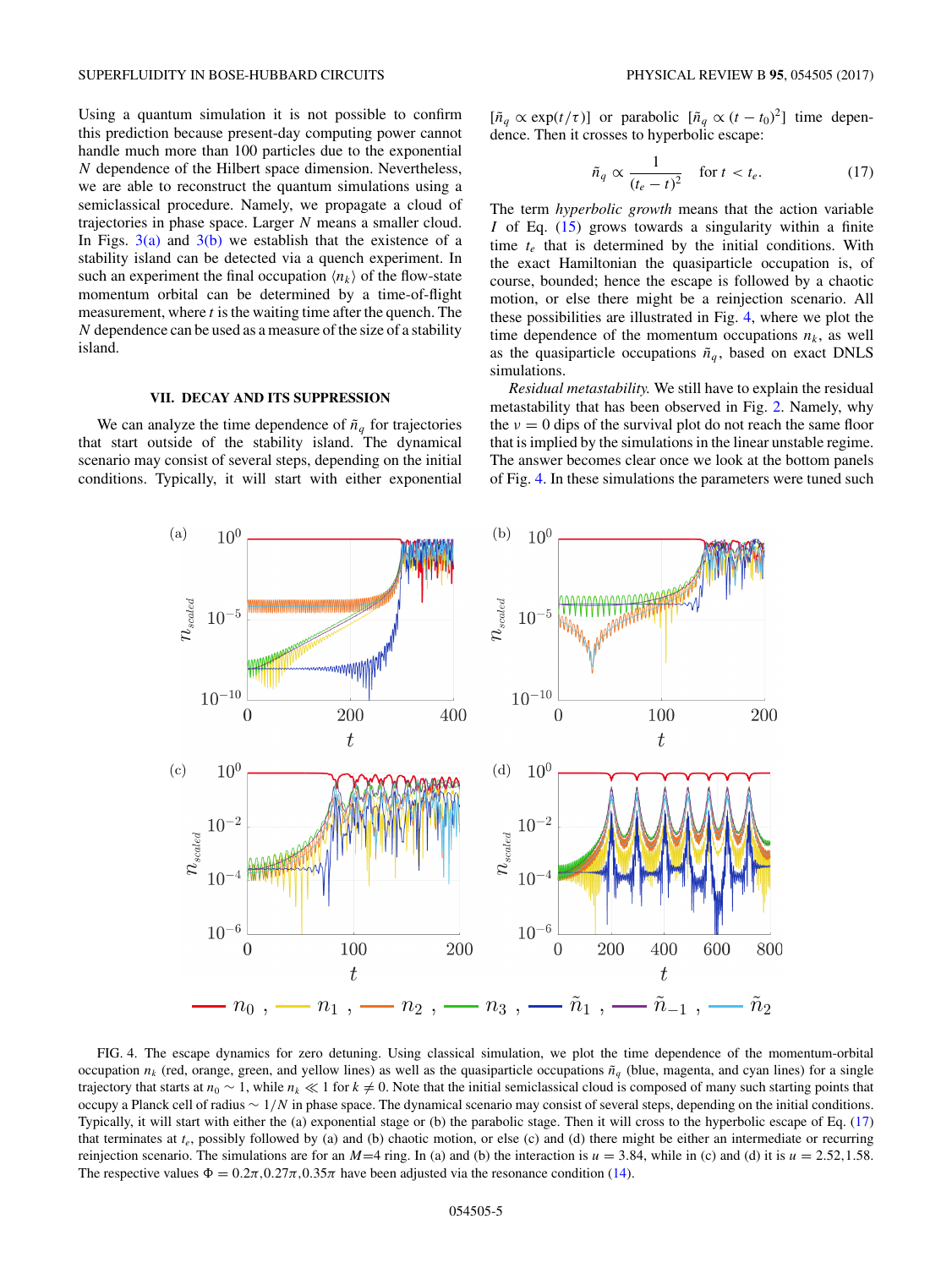<span id="page-5-0"></span>that  $\nu = 0$ , so there is no stability island. Still, for moderate values of *u* the cloud does not escape completely. The trapping here is due to the stickiness of phase space: many reinjections are likely to happen before the trajectory escapes into the chaotic sea. The reinjection is due to remnants of integrable structures, namely, the Kolmogorov-Arnold-Moser (KAM) tori [\[23\]](#page-7-0).

*Types of metastability.* So far we have highlighted the quench scenario perspective of metastability, meaning that we start with an initial *coherent* flow state and ask about its survival. But there is an optional perspective that is possibly more illuminating. In principle we can diagonalize the BHH, as in [\[19\]](#page-7-0), and look for nonergodic eigenstates that carry a large current. By investigating the structure of the underlying phase space for those eigenstates, one deduces the following semiclassical classification: (i) coherent flow states that are supported by local minima of the energy landscape, (ii) coherent flow states that are supported by quasi-integrable islands, (iii) chaotic flow states that are supported by chaotic ponds in phase space, and (iv) dynamically localized flow states that are supported by sticky regions in phase space. This classification is strictly well defined for an *M*=3 ring, as discussed in [\[19\]](#page-7-0), because such a  $d = 2$  degrees of freedom system has a mixed phase space, where different regions (sea, islands, ponds) are separated by KAM tori. But in the present work we deal with high-dimensional chaos (*d >* 2) for which the distinction between categories (ii), (iii), (iv) is blurred because, in principle, there is always an escape option via Arnold diffusion [\[23,43–45\]](#page-7-0) along the web of nonlinear resonances. Still, this is a very slow process, and we have established that a secular approximation is capable of reproducing the essential physics of the superfluidity regime diagram.

#### **VIII. DISCUSSION**

We have presented a semiclassical theory for the metastability regime diagram of flow states in BHH superfluid circuits and for the decay of supercurrents in hysteresis-type experiment that involve a quench scenario. We have explored how the metastability of the flow state depends on the rotation frequency of the device and on the strength of the interparticle interaction. It is possible to use the same semiclassical framework to address the implications of introducing barriers or weak links [\[37\]](#page-7-0), which is complementary to the formal field-theory approach (see, for example, [\[46\]](#page-7-0)).

The focus in the present work was on  $M > 3$  circuits that exhibit high-dimensional chaos [\[47,48\]](#page-7-0). This should be distinguished from the low-dimensional chaos of the  $M = 3$ circuit, that has been analyzed in [\[19\]](#page-7-0). The new ingredient in the analysis is the manifestation of nonlinear resonances that couple the Bogoliubov excitations. Contrary to expectation, they do not originate from the Beliaev and Landau damping terms that create and destroy pairs, but from the creation and destruction of triplets. The former do not endanger the stability of the flow states because the dynamics under such perturbation remains bounded in phase space. In contrast, the latter induce a decay process that is described by a variant of the Cherry Hamiltonian of celestial mechanics and results in unbounded motion that leads to chaos and ergodization [\[49\]](#page-7-0).

### **APPENDIX A: SEMICLASSICAL SIMULATIONS**

The semiclassical simulations were done by propagating an initial cloud of ∼500 trajectories in phase space. Rescaling the field variables such that  $b_0 = 1$ , the initial coordinates of the  $k \neq 0$  orbitals are written as  $b_k = r_k e^{\varphi_k}$ , where  $r_k$  are picked randomly from a normal distribution with dispersion  $1/\sqrt{2N}$ and  $\varphi_i$  is a random phase.

## **APPENDIX B: THE BOGOLIUBOV TRANSFORMATION**

Consider *N* particles that are condensed into the same orbital *m*. In order to analyze the small excitations above this new "vacuum," the occupation of *m* is expressed as  $N - \sum_{k} b_{k}^{\dagger} b_{k}$ , where the sum excludes the  $k_{m}$  orbital. Then the remaining unpaired operators  $\boldsymbol{b}_{k_m}^{\dagger}$  and  $\boldsymbol{b}_{k_m}$  are replaced by  $\sqrt{N}$ , and the quadratic part of the Hamiltonian is diagonalized into the form of Eq. [\(6\)](#page-1-0) by the Bogoliubov transformation  $\boldsymbol{b}_q^{\intercal} = u_q \boldsymbol{c}_q^{\intercal} + v_q \boldsymbol{c}_{-q}^{\intercal}$ , where

$$
u_q, v_q = \frac{1}{\sqrt{2}} \left( \frac{K_q + (NU/M)}{\sqrt{[K_q + 2(NU/M)] K_q}} \pm 1 \right)^{1/2}.
$$
 (B1)

The so-called Bogoliubov frequencies are

$$
\omega_q = K \sin(q) \sin\left(\frac{\phi}{M}\right) + \sqrt{\left(K_q + 2\frac{NU}{M}\right)K_q}, \quad (B2)
$$

where

$$
K_q \equiv 2K \sin^2\left(\frac{q}{2}\right) \cos\left(\frac{\phi}{M}\right). \tag{B3}
$$

These frequencies are expressed as a function of the unfolded phase  $\phi = (\Phi - 2\pi m)$ . Accordingly, without loss of generality we can assume  $m = 0$  and still address all the flow states in one stability diagram.

#### **APPENDIX C: NONLINEAR TERMS**

We now wish to go beyond the quadratic terms and include the nonlinear resonance terms which mix the Bogoliubov quasiparticles. Without loss of generality we assume condensation at  $m = 0$ . Prior to the Bogoliubov transformation the unpaired operators  $\boldsymbol{b}_0^{\dagger}$  and  $\boldsymbol{b}_0$  were replaced by  $\sqrt{N}$ . The next term is obtained by picking the terms proportional to  $\sqrt{N}$  in Eq.  $(4)$ :

$$
\mathcal{H}_{\text{res}} = \frac{\sqrt{N}U}{M} \sum_{\langle k_1..k_3 \rangle} (\boldsymbol{b}_{k_3}^{\dagger} \boldsymbol{b}_{k_2} \boldsymbol{b}_{k_1} + \boldsymbol{b}_{k_1}^{\dagger} \boldsymbol{b}_{k_2}^{\dagger} \boldsymbol{b}_{k_3}), \qquad \text{(C1)}
$$

where the summation is over all  $k \neq 0$  values that satisfy  $k_1 + k_2 = k_3 \mod M$ . Writing this expression in terms of the Bogoliubov quasiparticle operators  $c_q^{\dagger}$  and  $c_q$  leads to Eq. [\(9\)](#page-2-0). The coefficients A and B are functions of  $(u, \Phi, M)$  and can be calculated explicitly (see, e.g., [\[39\]](#page-7-0)). For  $A \equiv A_{q,q}$  we get

$$
A = u_{2q}v_q^2 + u_q^2 v_{2q} + 2u_q v_q (u_{2q} + v_{2q}).
$$
 (C2)

There are also fourth-order resonances that were neglected in Eq. [\(9\)](#page-2-0). Those are indicated in Fig. [1](#page-2-0) by thin red lines. We did not consider them in the main text because they are suppressed by a factor  $\sqrt{N}$  compared with the third-order terms.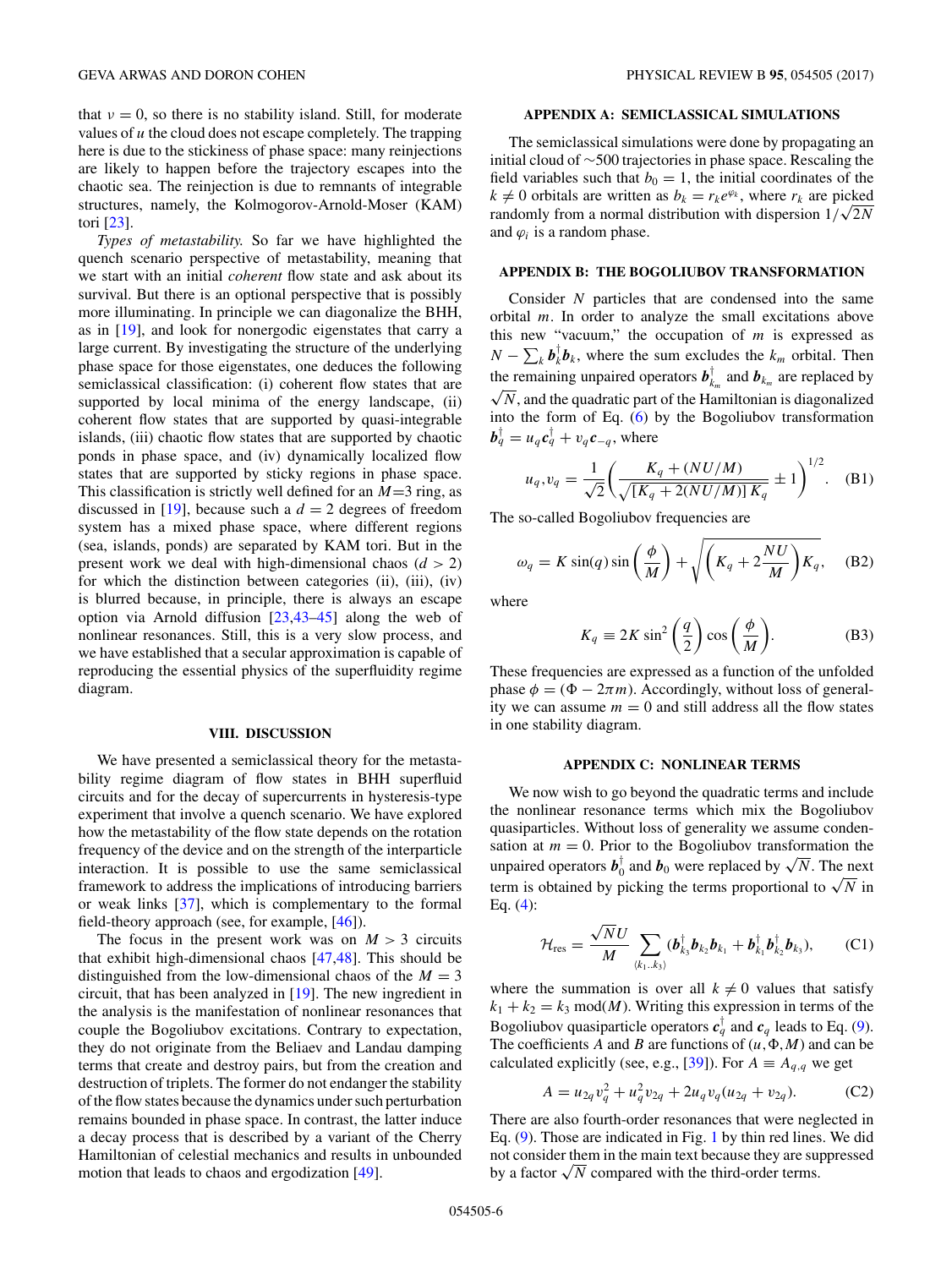# **APPENDIX D: TRANSFORMING**

## **TO ACTION-ANGLE VARIABLES**

<span id="page-6-0"></span>Keeping only the resonant terms in the Hamiltonian [\(9\)](#page-2-0), we can analyze, for example, the effect of the 1:2 resonance given by  $V_{q,q}^A$ . Note that the treatment below holds for any  $M > 3$ . The resonance couples the  $\omega_q$  mode with the  $\omega_{-2q} \equiv 2\omega$ mode. Under the secular approximation all the quasiparticle occupations except  $\tilde{n}_q \equiv c_q^{\dagger} c_q$  and  $\tilde{n}_{-2q}$  are constants of motion and are therefore ignored. Keeping only the *q*-related degrees of freedom, we obtain

$$
\mathcal{H}_q = \omega_q \tilde{n}_q + 2\omega \tilde{n}_{-2q} + \frac{\sqrt{N}U}{M} A \left[ c_q^2 c_{-2q} + \text{H.c.} \right]. \tag{D1}
$$

In terms of action-angle variables  $c_q = \sqrt{\tilde{n}_q} e_q^{i\varphi}$ ,

$$
\mathcal{H}_q = \omega_q \tilde{n}_q + 2\omega \tilde{n}_{-2q} + 2\frac{\sqrt{N}U}{M} A \tilde{n}_q \sqrt{\tilde{n}_{-2q}} \cos(\varphi), \quad (D2)
$$

where  $\varphi = 2\varphi_q + \varphi_{-2q}$ . Transforming to the variables  $I = \tilde{n}_q/(2N)$  and  $J = (2\tilde{n}_{-2q} - \tilde{n}_q)/N$  and scaling by *N* the units of energy, we end up with Eq.  $(15)$ , where  $\varphi$  is conjugate to *I* , while *J* is a constant of motion.

## **APPENDIX E: INEFFECTIVE RESONANCES**

The  $V^B$  terms are unable to destroy the stability of the flow state. The proof is performed by applying a secular approximation and transforming the interaction into actionangle variables, with  $I = \tilde{n}_{q_1}$  and  $J = \tilde{n}_{q_1} + \tilde{n}_{q_2}$ . Observing that  $I \leqslant J$ , with *J* being a constant of motion, it is implied that the action variable *I* cannot escape to infinity, and therefore stability is maintained.

## **APPENDIX F: THE STABILITY ISLAND**

The action *I* of Eq.  $(15)$  is bounded from below by zero or by |*J/*2| depending on whether *J* is positive or negative. In the absence of detuning  $(v = 0)$  it will grow to infinity for all initial conditions. For a detuned system (finite *ν*) a stability island can emerge, where the phase-space trajectories are bounded. The condition for its appearance is  $|v| > \mu \sqrt{J/2}$  for  $J > 0$  and  $|v| > \mu \sqrt{(-3J/2)}$  for  $J < 0$ . The stability island is confined by a separatrix (see Fig. [3\)](#page-3-0), where the constant  $H<sub>a</sub>(I,\varphi)$  energy surface possesses a saddle point. This saddle point is located along  $\varphi = \pi$  for  $\nu > 0$  and along  $\varphi = 0$  for  $\nu < 0$ , with

$$
I_S = \frac{2}{9} \left[ \left( \frac{\nu}{\mu} \right)^2 - \frac{3J}{2} + \sqrt{\left( \frac{\nu}{\mu} \right)^4 + \frac{3J}{2} \left( \frac{\nu}{\mu} \right)^2} \right].
$$
 (F1)

Accordingly, the radius of the stability island, taking all possible *J* "directions" into account, is  $R_S \sim (v/\mu)^2$ .

- [1] S. Eckel, J. G. Lee, F. Jendrzejewski, N. Murray, C. W. Clark, C. J. Lobb, W. D. Phillips, M. Edwards, and G. K. Campbell, Hysteresis in a quantized superfluid 'atomtronic' circuit, [Nature \(London\)](https://doi.org/10.1038/nature12958) **[506](https://doi.org/10.1038/nature12958)**, [200](https://doi.org/10.1038/nature12958) [\(2014\)](https://doi.org/10.1038/nature12958).
- [2] S. Moulder, S. Beattie, R. P. Smith, N. Tammuz, and Z. Hadzibabic, Quantized supercurrent decay in an annular Bose-Einstein condensate, [Phys. Rev. A](https://doi.org/10.1103/PhysRevA.86.013629) **[86](https://doi.org/10.1103/PhysRevA.86.013629)**, [013629](https://doi.org/10.1103/PhysRevA.86.013629) [\(2012\)](https://doi.org/10.1103/PhysRevA.86.013629).
- [3] C. Ryu, P. W. Blackburn, A. A. Blinova, and M. G. Boshier, Experimental Realization of Josephson Junctions for an Atom SQUID, [Phys. Rev. Lett.](https://doi.org/10.1103/PhysRevLett.111.205301) **[111](https://doi.org/10.1103/PhysRevLett.111.205301)**, [205301](https://doi.org/10.1103/PhysRevLett.111.205301) [\(2013\)](https://doi.org/10.1103/PhysRevLett.111.205301).
- [4] T. A. Bell, J. A. P. Glidden, L. Humbert, M. W. J. Bromley, S. A. Haine, M. J. Davis, T. W. Neely, M. A. Baker, and H. Rubinsztein-Dunlop, Bose-Einstein condensation in large timeaveraged optical ring potentials, [New J. Phys.](https://doi.org/10.1088/1367-2630/18/3/035003) **[18](https://doi.org/10.1088/1367-2630/18/3/035003)**, [035003](https://doi.org/10.1088/1367-2630/18/3/035003) [\(2016\)](https://doi.org/10.1088/1367-2630/18/3/035003).
- [5] L. Amico, D. Aghamalyan, F. Auksztol, H. Crepaz, R. Dumke, and L. C. Kwek, Superfluid qubit systems with ring shaped optical lattices, [Sci. Rep.](https://doi.org/10.1038/srep04298) **[4](https://doi.org/10.1038/srep04298)**, [04298](https://doi.org/10.1038/srep04298) [\(2014\)](https://doi.org/10.1038/srep04298).
- [6] A. M. Rey, K. Burnett, I. I. Satija, and C. W. Clark, Entanglement and the Mott transition in a rotating bosonic ring lattice, [Phys. Rev. A](https://doi.org/10.1103/PhysRevA.75.063616) **[75](https://doi.org/10.1103/PhysRevA.75.063616)**, [063616](https://doi.org/10.1103/PhysRevA.75.063616) [\(2007\)](https://doi.org/10.1103/PhysRevA.75.063616).
- [7] A. Nunnenkamp, A. M. Rey, and K. Burnett, Generation of macroscopic superposition states in ring superlattices, [Phys. Rev. A](https://doi.org/10.1103/PhysRevA.77.023622) **[77](https://doi.org/10.1103/PhysRevA.77.023622)**, [023622](https://doi.org/10.1103/PhysRevA.77.023622) [\(2008\)](https://doi.org/10.1103/PhysRevA.77.023622).
- [8] D. W. Hallwood, T. Ernst, and J. Brand, Robust mesoscopic superposition of strongly correlated ultracold atoms, [Phys. Rev. A](https://doi.org/10.1103/PhysRevA.82.063623) **[82](https://doi.org/10.1103/PhysRevA.82.063623)**, [063623](https://doi.org/10.1103/PhysRevA.82.063623) [\(2010\)](https://doi.org/10.1103/PhysRevA.82.063623).
- [9] A. Y. Cherny, J.-S. Caux, and J. Brand, Theory of superfluidity and drag force in the one-dimensional Bose gas, [Front. Phys.](https://doi.org/10.1007/s11467-011-0211-2) **[7](https://doi.org/10.1007/s11467-011-0211-2)**, [54](https://doi.org/10.1007/s11467-011-0211-2) [\(2012\)](https://doi.org/10.1007/s11467-011-0211-2).
- [10] D. Aghamalyan, M. Cominotti, M. Rizzi, D. Rossini, F. Hekking, A. Minguzzi, L.-C. Kwek, and L. Amico, Coherent superposition of current flows in an atomtronic quantum interference device, [New J. Phys.](https://doi.org/10.1088/1367-2630/17/4/045023) **[17](https://doi.org/10.1088/1367-2630/17/4/045023)**, [045023](https://doi.org/10.1088/1367-2630/17/4/045023) [\(2015\)](https://doi.org/10.1088/1367-2630/17/4/045023).
- [11] L. Landau, Theory of the superfluidity of helium II, *[Phys. Rev.](https://doi.org/10.1103/PhysRev.60.356)* **[60](https://doi.org/10.1103/PhysRev.60.356)**, [356](https://doi.org/10.1103/PhysRev.60.356) [\(1941\)](https://doi.org/10.1103/PhysRev.60.356).
- [12] C. Raman, M. Köhl, R. Onofrio, D. S. Durfee, C. E. Kuklewicz, Z. Hadzibabic, and W. Ketterle, Evidence for a Critical Velocity in a Bose-Einstein Condensed Gas, [Phys. Rev. Lett.](https://doi.org/10.1103/PhysRevLett.83.2502) **[83](https://doi.org/10.1103/PhysRevLett.83.2502)**, [2502](https://doi.org/10.1103/PhysRevLett.83.2502) [\(1999\)](https://doi.org/10.1103/PhysRevLett.83.2502).
- [13] A. Smerzi, A. Trombettoni, P. G. Kevrekidis, and A. R. Bishop, Dynamical Superfluid-Insulator Transition in a Chain of Weakly Coupled Bose-Einstein Condensates, [Phys. Rev. Lett.](https://doi.org/10.1103/PhysRevLett.89.170402) **[89](https://doi.org/10.1103/PhysRevLett.89.170402)**, [170402](https://doi.org/10.1103/PhysRevLett.89.170402) [\(2002\)](https://doi.org/10.1103/PhysRevLett.89.170402).
- [14] B. Wu and Q. Niu, Superfluidity of Bose-Einstein condensate in an optical lattice: Landau-Zener tunneling and dynamical instability, [New J. Phys.](https://doi.org/10.1088/1367-2630/5/1/104) **[5](https://doi.org/10.1088/1367-2630/5/1/104)**, [104](https://doi.org/10.1088/1367-2630/5/1/104) [\(2003\)](https://doi.org/10.1088/1367-2630/5/1/104).
- [15] A. Polkovnikov, E. Altman, E. Demler, B. Halperin, and M. D. Lukin, Decay of superfluid currents in a moving system of strongly interacting bosons, [Phys. Rev. A](https://doi.org/10.1103/PhysRevA.71.063613) **[71](https://doi.org/10.1103/PhysRevA.71.063613)**, [063613](https://doi.org/10.1103/PhysRevA.71.063613) [\(2005\)](https://doi.org/10.1103/PhysRevA.71.063613).
- [16] L. Fallani, L. De Sarlo, J. E. Lye, M. Modugno, R. Saers, C. Fort, and M. Inguscio, Observation of Dynamical Instability for a Bose-Einstein Condensate in a Moving 1D Optical Lattice, [Phys. Rev. Lett.](https://doi.org/10.1103/PhysRevLett.93.140406) **[93](https://doi.org/10.1103/PhysRevLett.93.140406)**, [140406](https://doi.org/10.1103/PhysRevLett.93.140406) [\(2004\)](https://doi.org/10.1103/PhysRevLett.93.140406).
- [17] L. De Sarlo, L. Fallani, J. E. Lye, M. Modugno, R. Saers, C. Fort, and M. Inguscio, Unstable regimes for a Bose-Einstein condensate in an optical lattice, [Phys. Rev. A](https://doi.org/10.1103/PhysRevA.72.013603) **[72](https://doi.org/10.1103/PhysRevA.72.013603)**, [013603](https://doi.org/10.1103/PhysRevA.72.013603) [\(2005\)](https://doi.org/10.1103/PhysRevA.72.013603).